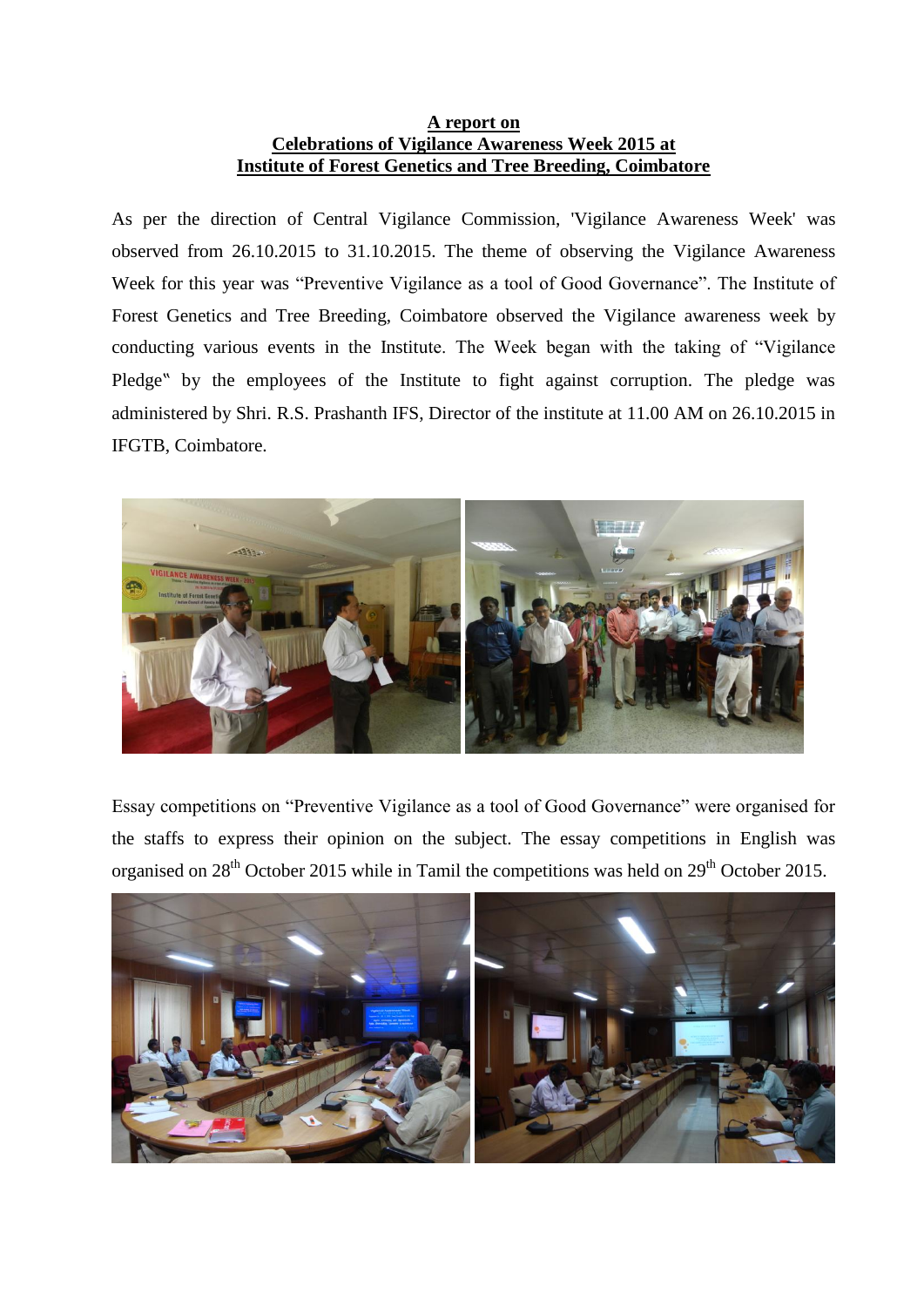The competition was conducted by the Vigilance Officer and his team. Best writers were selected for  $1<sup>st</sup>$ ,  $2<sup>nd</sup>$  and  $3<sup>rd</sup>$  positions in English and Tamil essay competitions.

The Valedictory function of the Vigilance Awareness Week was held on 30.10.2015 at 3.30 PM in the institute, Mrs. T. Rajashree, IRS, Deputy Commissioner, Central Excise and Customs, Coimbatore was invited for the talk on Good Governance. Dr B. Nagarajan, Scientist welcomed the chief Guest and all the participants. A brief account of the activities that took place during the Vigilance Awareness Week 2015 was spelt out to the guests by Dr. R. Vivekanandan, Vigilance Officer of the institute.



Dr S. Murugesan, Director In charge gave the Presidential Address on the occasion covering steps to implement Good governance. He mentioned that greediness, lack of ethics and lack of transparency are some of the factors responsible for corruption. He also narrated some stories which related to Good Governance. Further he added that simplification of procedures and processes in the Government is one of the important steps for good governance.

Prizes were distributed to the winners of the various competitions held during the Vigilance Awareness Week 2015 by Mrs. T. Rajashree, IRS Deputy Commissioner, Central Excise and Customs, Coimbatore, the chief guest of the function. During her valedictory address she